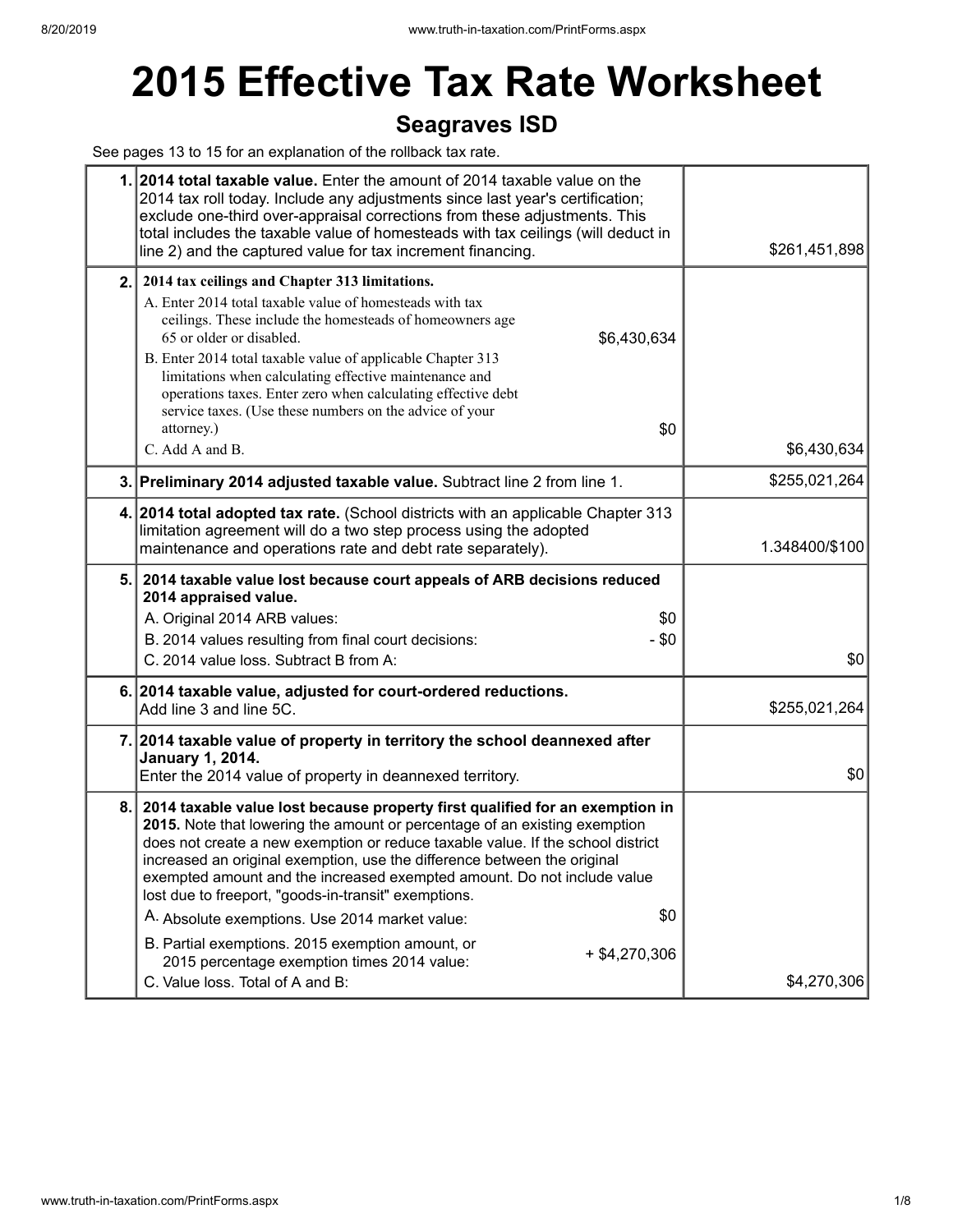# **2015 Effective Tax Rate Worksheet (continued) Seagraves ISD**

| 9.  | 2014 taxable value lost because property first qualified for agricultural<br>appraisal (1-d or 1-d-1), timber appraisal, recreational/scenic appraisal or<br>public access airport special appraisal in 2015. Use only those properties<br>that first qualified in 2015; do not use properties that qualified in 2014.<br>A. 2014 market value:<br>\$0<br>- \$0<br>B. 2015 productivity or special appraised value:                                                                                                                                                                                     |               |
|-----|---------------------------------------------------------------------------------------------------------------------------------------------------------------------------------------------------------------------------------------------------------------------------------------------------------------------------------------------------------------------------------------------------------------------------------------------------------------------------------------------------------------------------------------------------------------------------------------------------------|---------------|
|     | C. Value loss. Subtract B from A:                                                                                                                                                                                                                                                                                                                                                                                                                                                                                                                                                                       | \$0           |
|     | 10. Total adjustments for lost value. Add lines 7, 8C, and 9C.                                                                                                                                                                                                                                                                                                                                                                                                                                                                                                                                          | \$4,270,306   |
|     | 11. 2014 adjusted taxable value. Subtract line 10 from line 6.                                                                                                                                                                                                                                                                                                                                                                                                                                                                                                                                          | \$250,750,958 |
|     | 12. Adjusted 2014 taxes. Multiply line 4 times line 11 and divide by \$100.                                                                                                                                                                                                                                                                                                                                                                                                                                                                                                                             | \$3,381,125   |
|     | 13. Taxes refunded for years preceding tax year 2014: Enter the amount of<br>taxes refunded in the preceding year for tax years before that year. Types of<br>refunds include court decisions, corrections and payment errors. Do not<br>include refunds for tax year 2014. This line applies only to tax years preceding<br>tax year 2014.                                                                                                                                                                                                                                                             | \$0           |
|     | 14. Adjusted 2014 taxes with refunds. Add lines 12 and 13.                                                                                                                                                                                                                                                                                                                                                                                                                                                                                                                                              | \$3,381,125   |
|     | 15. Total 2015 taxable value on the 2015 certified appraisal roll today. This<br>value includes only certified values and includes the total taxable value<br>of homesteads with tax ceilings (will deduct in Line 17). These homesteads<br>include homeowners age 65 or older or disabled.<br>A. Certified values only:<br>\$220,721,119<br>B. Pollution control exemption: Deduct the value of<br>property exempted for the current tax year for the first<br>time as pollution control property (use this line based<br>on attorney's advice):<br>$-$ \$0<br>C. Total 2015 value. Subtract B from A. | \$220,721,119 |
| 16. | Total value of properties under protest or not included on certified<br>appraisal roll.<br>A. 2015 taxable value of properties under protest. The<br>chief appraiser certifies a list of properties still under<br>ARB protest. The list shows the district's value and the<br>taxpayer's claimed value, if any, or an estimate of the<br>value if the taxpayer wins. For each of the properties<br>under protest, use the lowest of these values. Enter the<br>\$0<br>total value.                                                                                                                     | \$0           |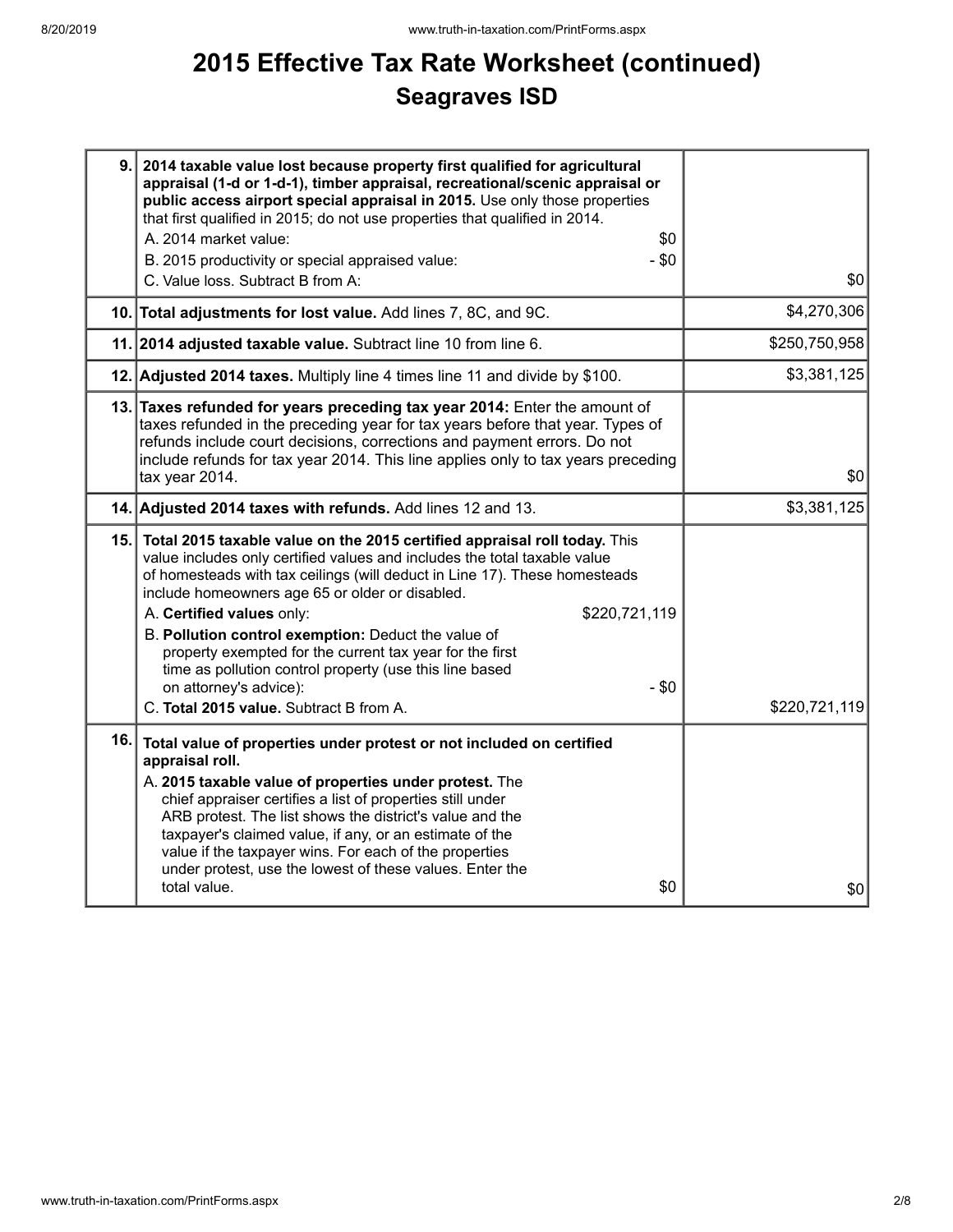# **2015 Effective Tax Rate Worksheet (concluded) Seagraves ISD**

| 16.<br>$ cont.$ ) | B. 2015 value of properties not under protest or<br>included on certified appraisal roll. The chief<br>appraiser gives school districts a list of those taxable<br>properties that the chief appraiser knows about but are<br>not included at appraisal roll certification. These<br>properties also are not on the list of properties that are<br>still under protest. On this list of properties, the chief<br>appraiser includes the market value, appraised value,<br>and exemptions for the preceding year and a<br>reasonable estimate of the market value, appraised<br>value, and exemptions for the current year. Use the<br>lower market, appraised, or taxable value (as<br>\$0<br>appropriate). Enter the total value.<br>C. Total value under protest or not certified. Add A and<br>В. | \$0              |
|-------------------|------------------------------------------------------------------------------------------------------------------------------------------------------------------------------------------------------------------------------------------------------------------------------------------------------------------------------------------------------------------------------------------------------------------------------------------------------------------------------------------------------------------------------------------------------------------------------------------------------------------------------------------------------------------------------------------------------------------------------------------------------------------------------------------------------|------------------|
| 17.               | 2015 tax ceilings and Chapter 313 limitations.                                                                                                                                                                                                                                                                                                                                                                                                                                                                                                                                                                                                                                                                                                                                                       |                  |
|                   | A. Enter 2015 total taxable value of homesteads with tax<br>ceilings. These include the homesteads of homeowners age<br>65 or older or disabled.<br>\$6,216,063<br>B. Enter 2015 total taxable value of applicable Chapter 313<br>limitations when calculating effective maintenance and                                                                                                                                                                                                                                                                                                                                                                                                                                                                                                             |                  |
|                   | operations taxes. Enter zero when calculating effective debt<br>service taxes. (Use these numbers on the advice of your                                                                                                                                                                                                                                                                                                                                                                                                                                                                                                                                                                                                                                                                              |                  |
|                   | attorney.)<br>\$0<br>C. Add A and B.                                                                                                                                                                                                                                                                                                                                                                                                                                                                                                                                                                                                                                                                                                                                                                 | \$6,216,063      |
|                   |                                                                                                                                                                                                                                                                                                                                                                                                                                                                                                                                                                                                                                                                                                                                                                                                      |                  |
|                   | 18. 2015 total taxable value. Add lines 15C and 16C. Subtract line 17.                                                                                                                                                                                                                                                                                                                                                                                                                                                                                                                                                                                                                                                                                                                               | \$214,505,056    |
|                   | 19. Total 2015 taxable value of properties in territory annexed after January<br>1, 2014. Include both real and personal property. Enter the 2015 value of<br>property in territory annexed, including any territory annexed by the school<br>district.                                                                                                                                                                                                                                                                                                                                                                                                                                                                                                                                              | \$0              |
|                   | 20. Total 2015 taxable value of new improvements and new personal<br>property located in new improvements. "New" means the item was not on<br>the appraisal roll in 2014. New additions to existing improvements may be<br>included if the appraised value can be determined. New personal property in a<br>new improvement must have been brought into the unit after January 1, 2014<br>and be located in a new improvement.                                                                                                                                                                                                                                                                                                                                                                       | \$2,022,647      |
|                   | 21. Total adjustments to the 2015 taxable value. Add lines 19 and 20.                                                                                                                                                                                                                                                                                                                                                                                                                                                                                                                                                                                                                                                                                                                                | \$2,022,647      |
|                   | 22. 2015 adjusted taxable value. Subtract line 21 from line 18.                                                                                                                                                                                                                                                                                                                                                                                                                                                                                                                                                                                                                                                                                                                                      | \$212,482,409    |
|                   | 23. 2015 effective tax rate. Divide lines 14 by line 22 and multiply by \$100.                                                                                                                                                                                                                                                                                                                                                                                                                                                                                                                                                                                                                                                                                                                       | \$1.591249/\$100 |
|                   | 24. 2015 effective tax rate for ISDs with Chapter 313 Limitations. Add together<br>the effective tax rates for maintenance and operations and debt service for<br>those school districts that participate in an applicable Chapter 313 limitations<br>agreement.                                                                                                                                                                                                                                                                                                                                                                                                                                                                                                                                     | \$0.000000       |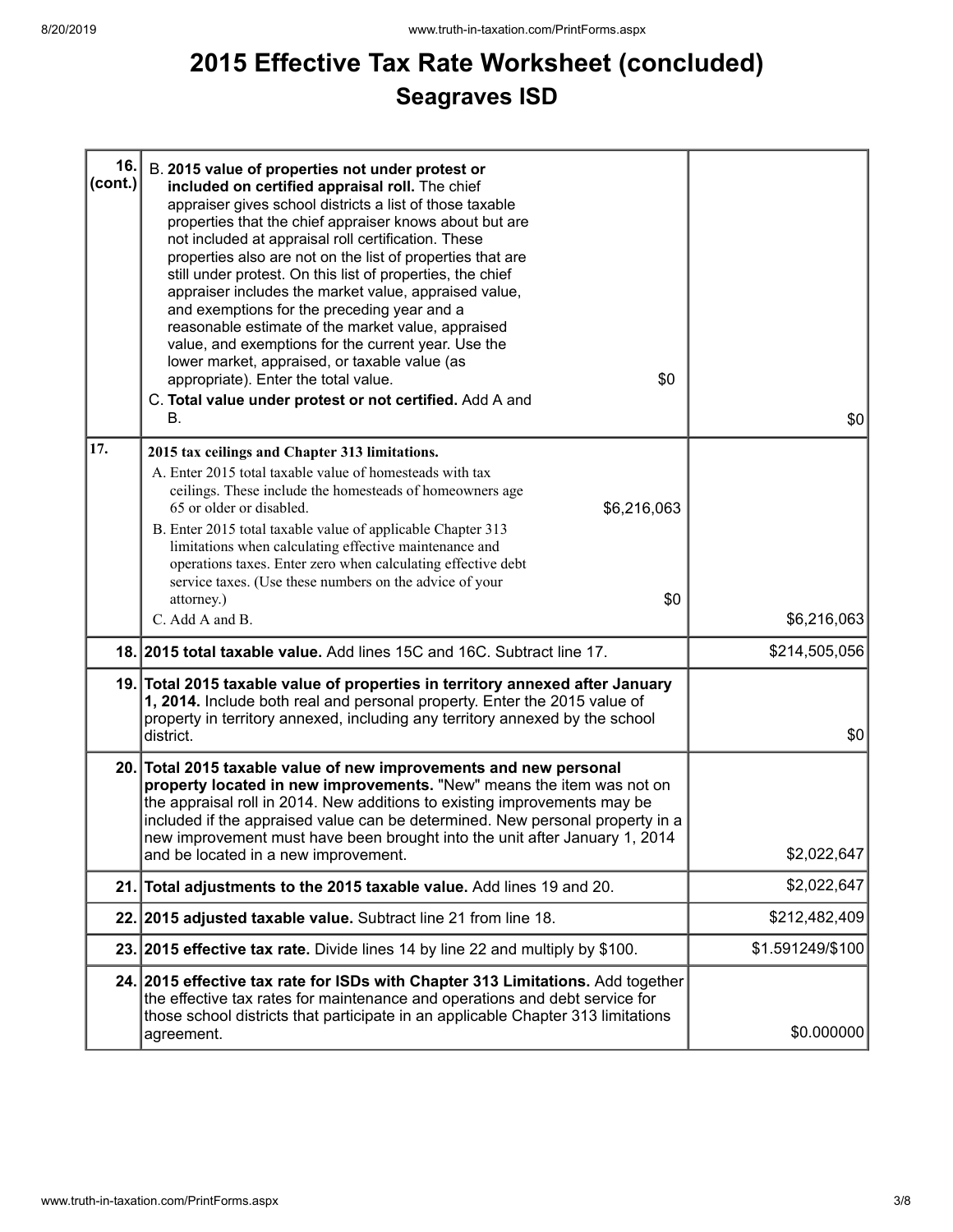# **2015 Rollback Tax Rate Worksheet**

## **Seagraves ISD**

| 25. Maintenance and operations (M&O) tax rate. Enter \$1.50 OR the 2005<br>adopted (M&O) rate if voters approved a rate higher than \$1.50.                                                                                                                                                                                                                                                                                                                                                                                                                                                                                                                                                                                                                                                                                                                                                                                                                                                                                                                                                                     | \$1.500000/\$100 |
|-----------------------------------------------------------------------------------------------------------------------------------------------------------------------------------------------------------------------------------------------------------------------------------------------------------------------------------------------------------------------------------------------------------------------------------------------------------------------------------------------------------------------------------------------------------------------------------------------------------------------------------------------------------------------------------------------------------------------------------------------------------------------------------------------------------------------------------------------------------------------------------------------------------------------------------------------------------------------------------------------------------------------------------------------------------------------------------------------------------------|------------------|
| 26. 2015 M&O compressed rate. Multiply line 25 times .6667                                                                                                                                                                                                                                                                                                                                                                                                                                                                                                                                                                                                                                                                                                                                                                                                                                                                                                                                                                                                                                                      | \$1.000050/\$100 |
| 27. 2015 rollback maintenance and operation rate.<br>Use the lesser of the maintenance and operation rate as<br>calculated in Tax Code Section 26.08(n)(2)(A) and (B).<br>\$1.040100                                                                                                                                                                                                                                                                                                                                                                                                                                                                                                                                                                                                                                                                                                                                                                                                                                                                                                                            | \$1.040100/\$100 |
| 28. Total 2015 debt to be paid with property taxes and additional sales tax<br>revenue.<br>Debt means the interest and principal that will be paid on debts that:<br>(1) are paid by property taxes,<br>(2) are secured by property taxes,<br>(3) are scheduled for payment over a period longer than one year, and<br>(4) are not classified in the unit's budget as M&O expenses.<br>A: Debt also includes contractual payments to other school<br>districts that have incurred debts on behalf of this school<br>district, if those debts meet the four conditions above.<br>Include only amounts that will be paid from property tax<br>revenue. Do not include appraisal district budget<br>\$802,150<br>payments.<br>B: If using unencumbered funds, subtract unencumbered<br>fund amount used from total debt and list remainder.<br>$-50$<br>C: School districts subtract state aid received for paying<br>principal and interest on debt for facilities through the<br>existing debt allotment program and/or instructional<br>$-\$0$<br>facilities program.<br><b>D:</b> Total: A less B less $C = D$ | \$802,150        |
| 29. Certified 2014 excess debt collections. Enter the amount certified by the<br>collector.                                                                                                                                                                                                                                                                                                                                                                                                                                                                                                                                                                                                                                                                                                                                                                                                                                                                                                                                                                                                                     | \$0              |
| 30. Adjusted 2015 debt. Subtract line 29 from line 28D.                                                                                                                                                                                                                                                                                                                                                                                                                                                                                                                                                                                                                                                                                                                                                                                                                                                                                                                                                                                                                                                         | \$802,150        |
| 31. Certified 2015 anticipated collection rate. Enter the rate certified by the<br>collector. If the rate is 100 percent or greater, enter 100 percent.                                                                                                                                                                                                                                                                                                                                                                                                                                                                                                                                                                                                                                                                                                                                                                                                                                                                                                                                                         | 100.000000%      |
| 32. 2015 debt adjusted for collections. Divide line 30 by line 31.                                                                                                                                                                                                                                                                                                                                                                                                                                                                                                                                                                                                                                                                                                                                                                                                                                                                                                                                                                                                                                              | \$802,150        |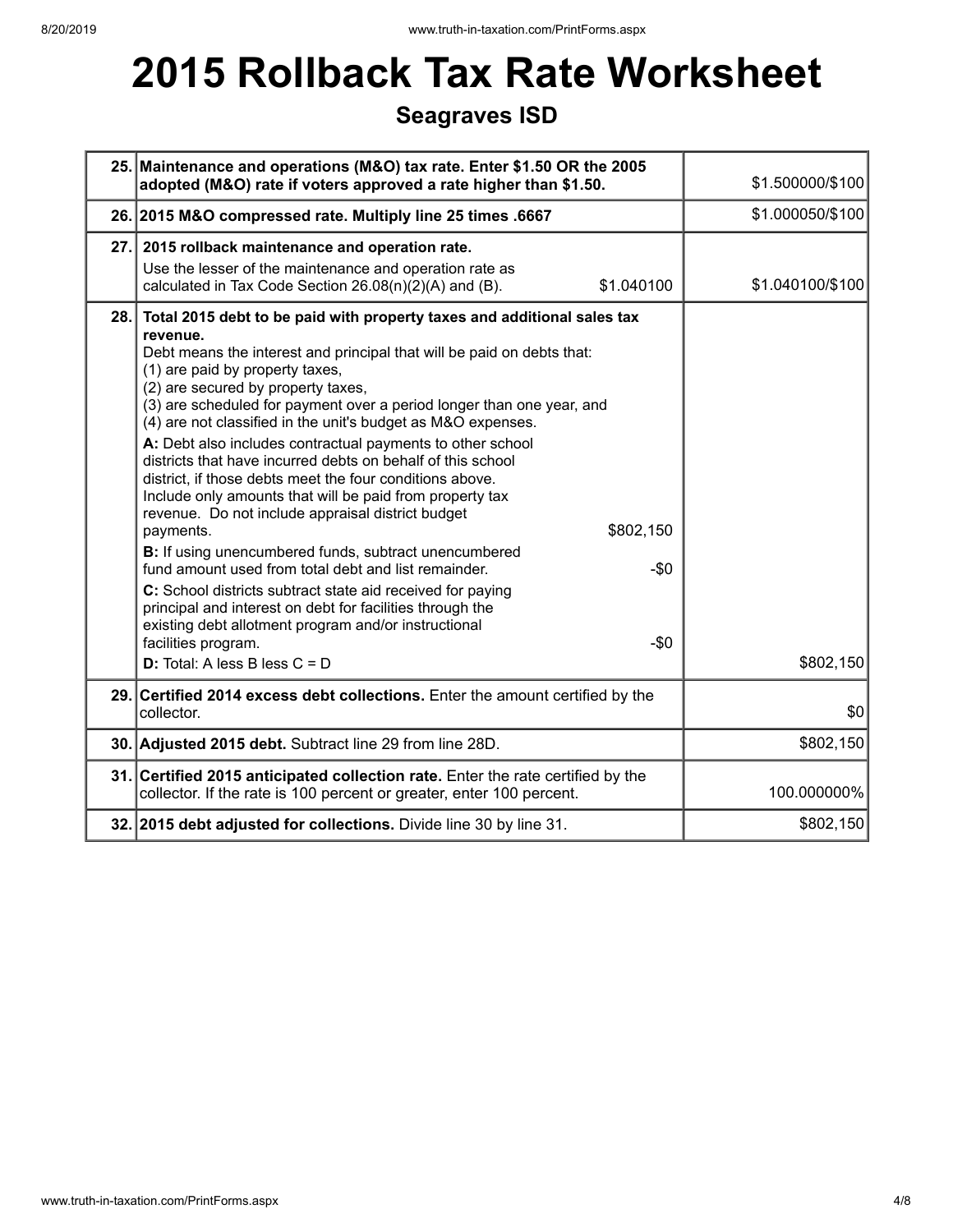# **2015 Rollback Tax Rate Worksheet (continued) Seagraves ISD**

| 33. A. Enter the 2015 captured appraised value of real<br>property taxable by the school district in a tax<br>increment financing zone that corresponds to the 2015<br>taxes that will be deposited into the tax increment fund.<br>\$0<br>B. Also, enter any new property value that is subject to<br>an economic development tax limitation agreement in<br>excess of the limitation amount.<br>+\${SchoolTIFTaxableB}<br>C. Total A and B | 30               |
|----------------------------------------------------------------------------------------------------------------------------------------------------------------------------------------------------------------------------------------------------------------------------------------------------------------------------------------------------------------------------------------------------------------------------------------------|------------------|
| 34. 2015 total taxable value. Subtract line 33 from line 18.                                                                                                                                                                                                                                                                                                                                                                                 | \$214,505,056    |
| 35. 2015 debt tax rate. Divide line 32 by line 34 and multiply by \$100.                                                                                                                                                                                                                                                                                                                                                                     | \$0.373953/\$100 |
| 36. 2015 rollback tax rate. Add lines 27 and 35.                                                                                                                                                                                                                                                                                                                                                                                             | \$1.414053/\$100 |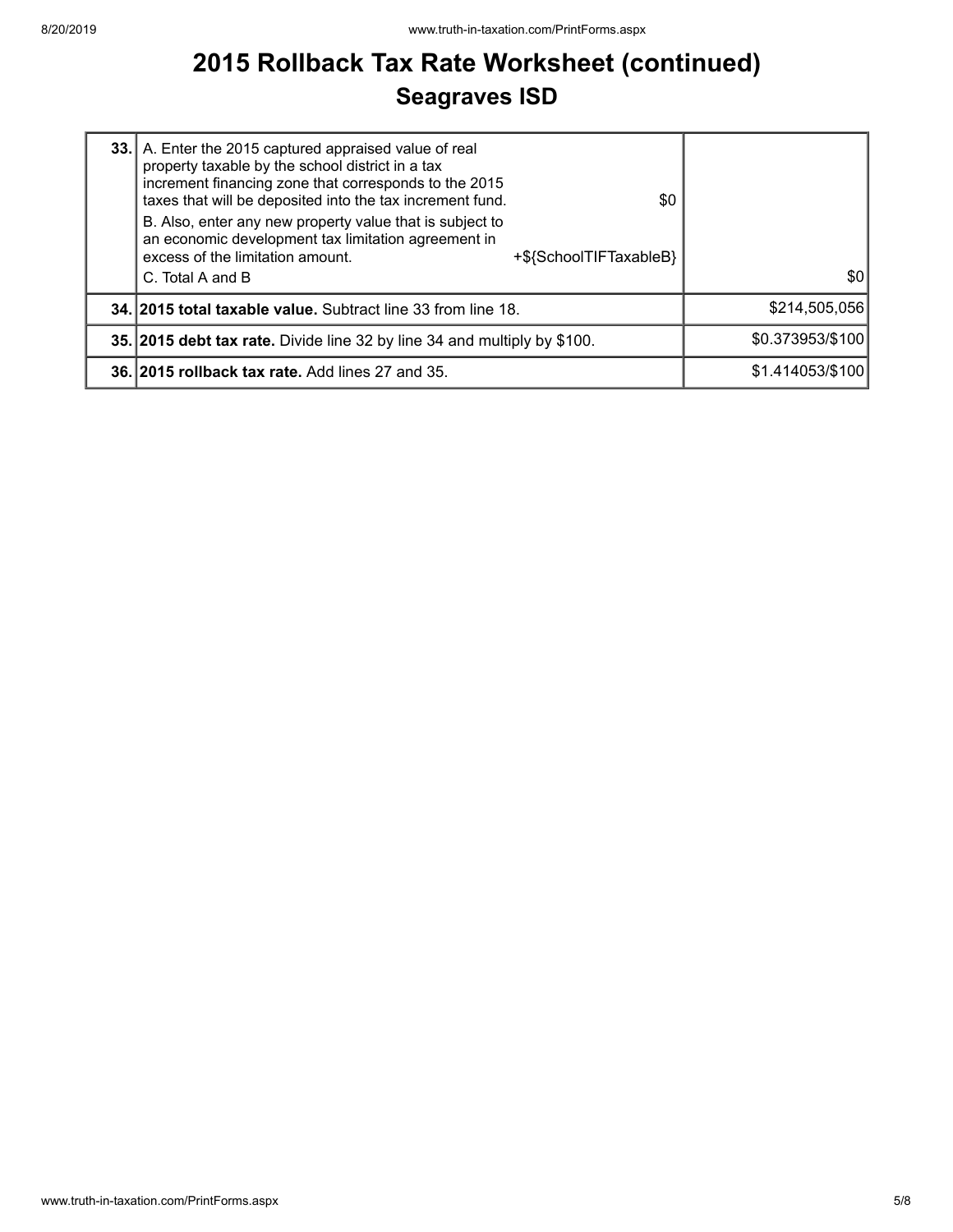#### **2015 Notice of Effective Tax Rate Worksheet for Calculation of Tax Increase/Decrease**

## **Entity Name:** Seagraves ISD **Date:** 08/20/2019 **1.**2014 taxable value, adjusted for court-ordered reductions. Enter line 6 of the Effective Tax Rate Worksheet. \$255,021,264 **2.**2014 total tax rate. Enter line 4 of the Effective Tax Rate Worksheet. 1.348400 **3.**Taxes refunded for years preceding tax year 2014. Enter line 13 of the Effective Tax Rate Worksheet.  $\$0$ **4.**Last year's levy. Multiply Line 1 times Line 2 and divide by 100. To the result, add Line 3. \$3,438,707 **5.**2015 total taxable value. Enter Line 19 of the Effective Tax Rate Worksheet.  $$214,505,056$ **6.**2015 effective tax rate. Enter line 24 of the Effective Tax Rate Worksheet or Line 47 of the Additional Sales Tax Rate Worksheet. 1.591249 **7.**2015 taxes if a tax rate equal to the effective tax rate is adopted. Multiply Line 5 times Line 6 and divide by 100. \$3,413,310 **8.**Last year's total levy. Sum of line 4 for all funds. \$3,438,707 **9.**2015 total taxes if a tax rate equal to the effective tax rate is adopted. Sum of line 7 for all funds. \$3,413,310 **10.**Tax Increase (Decrease). Subtract Line 8 from Line 9.  $\{(25,397)$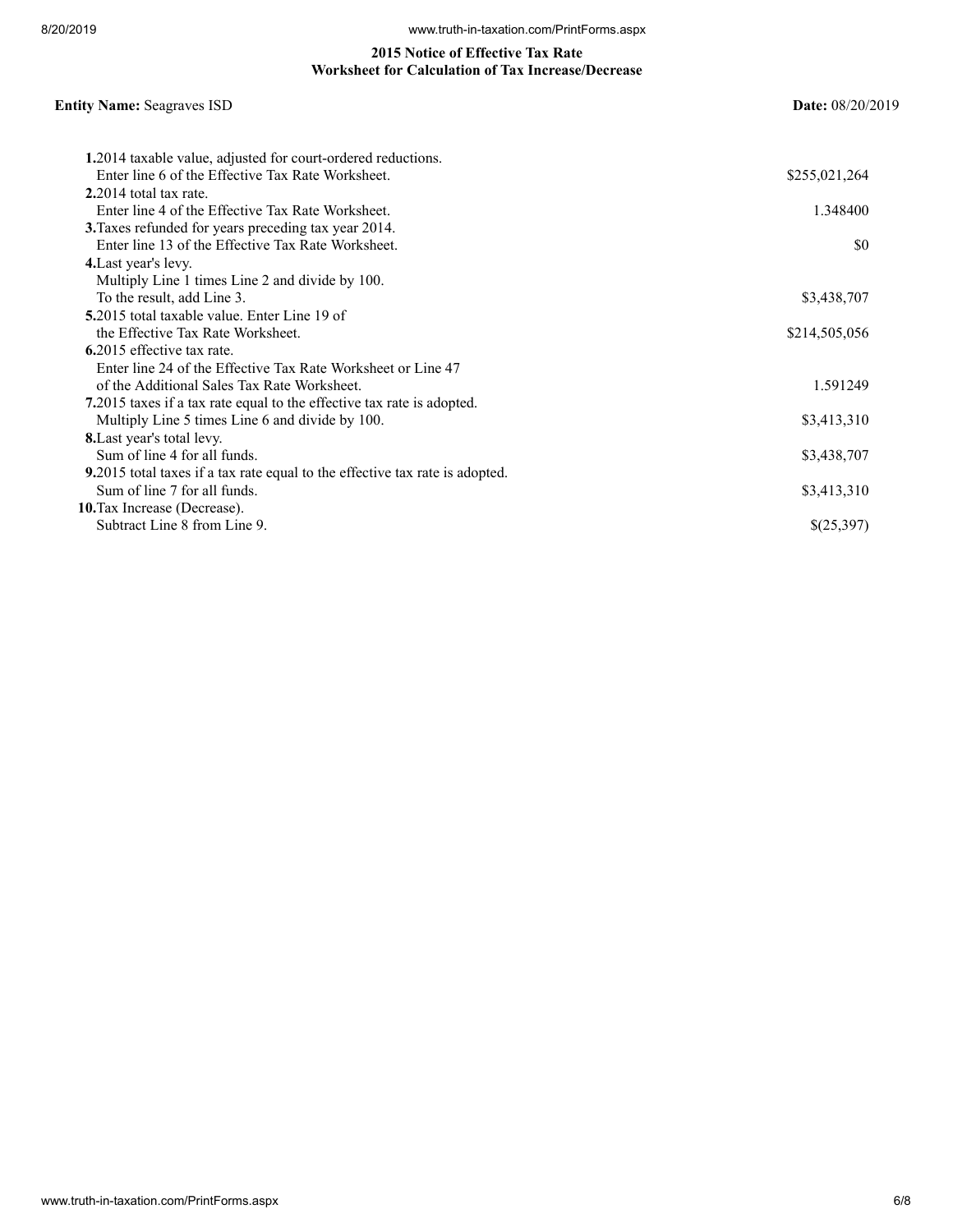## **NOTICE OF PUBLIC MEETING TO DISCUSS BUDGET AND PROPOSED TAX RATE**

The Seagraves ISD will hold a public meeting at 7:00 PM 08/24/2015 in Seagraves ISD Board Room, 1801 Ave K Seagraves Texas. **The** purpose of this meeting is to discuss the school district's budget that will determine the tax rate that will be adopted. Public **participation in the discussion is invited.**

The tax rate that is ultimately adopted at this meeting or at a separate meeting at a later date may not exceed the proposed rate shown below unless the district publishes a revised notice containing the same information and comparisons set out below and holds another public meeting to discuss the revised notice.

**Maintenance Tax \$1.000000 /\$100 (Proposed rate for maintenance and operations) School Debt Service Tax Approved by Local Voters** \$0.348400 /\$100 (Proposed rate to pay bonded indebtedness)

### **Comparison of Proposed Budget with Last Year's Budget**

The applicable percentage increase or decrease (or difference) in the amount budgeted in the preceding fiscal year and the amount budgeted for the fiscal year that begins during the current tax year is indicated for each of the following expenditure categories:

| Maintenance and operations | $0.002000\%$ (increase) or | $%$ (decrease) |
|----------------------------|----------------------------|----------------|
| Debt service               | $0.001000\%$ (increase) or | $%$ (decrease) |
| Total expenditures         | $0.001000\%$ (increase) or | $%$ (decrease) |

|     |                                                                                                       | <b>Total Appraised Value and Total Taxable Value</b><br>(as calculated under section 26.04, Tax Code) |                  |
|-----|-------------------------------------------------------------------------------------------------------|-------------------------------------------------------------------------------------------------------|------------------|
|     |                                                                                                       | Preceding Tax Year                                                                                    | Current Tax Year |
|     | Total appraised value <sup>*</sup> of all property                                                    | \$370,246,746                                                                                         | \$331,077,947    |
|     | Total appraised value* of new property**                                                              | \$1,166,970                                                                                           | \$19,668,403     |
|     | Total taxable value*** of all property                                                                | \$257,829,590                                                                                         | \$214,505,053    |
|     | Total taxable value*** of new property**                                                              | \$1,106,895                                                                                           | \$2,022,647      |
| ∗   | "Appraised value" is the amount shown on the appraisal roll and defined by Section 1.04(8), Tax Code. |                                                                                                       |                  |
| **  | "New property" is defined by Section 26.012(17), Tax Code.                                            |                                                                                                       |                  |
| *** | "Taxable value" is defined by Section 1.04(10), Tax Code.                                             |                                                                                                       |                  |

### **Bonded Indebtedness**

Total amount of outstanding and unpaid bonded indebtedness: \$10,275,000

\* Outstanding principal